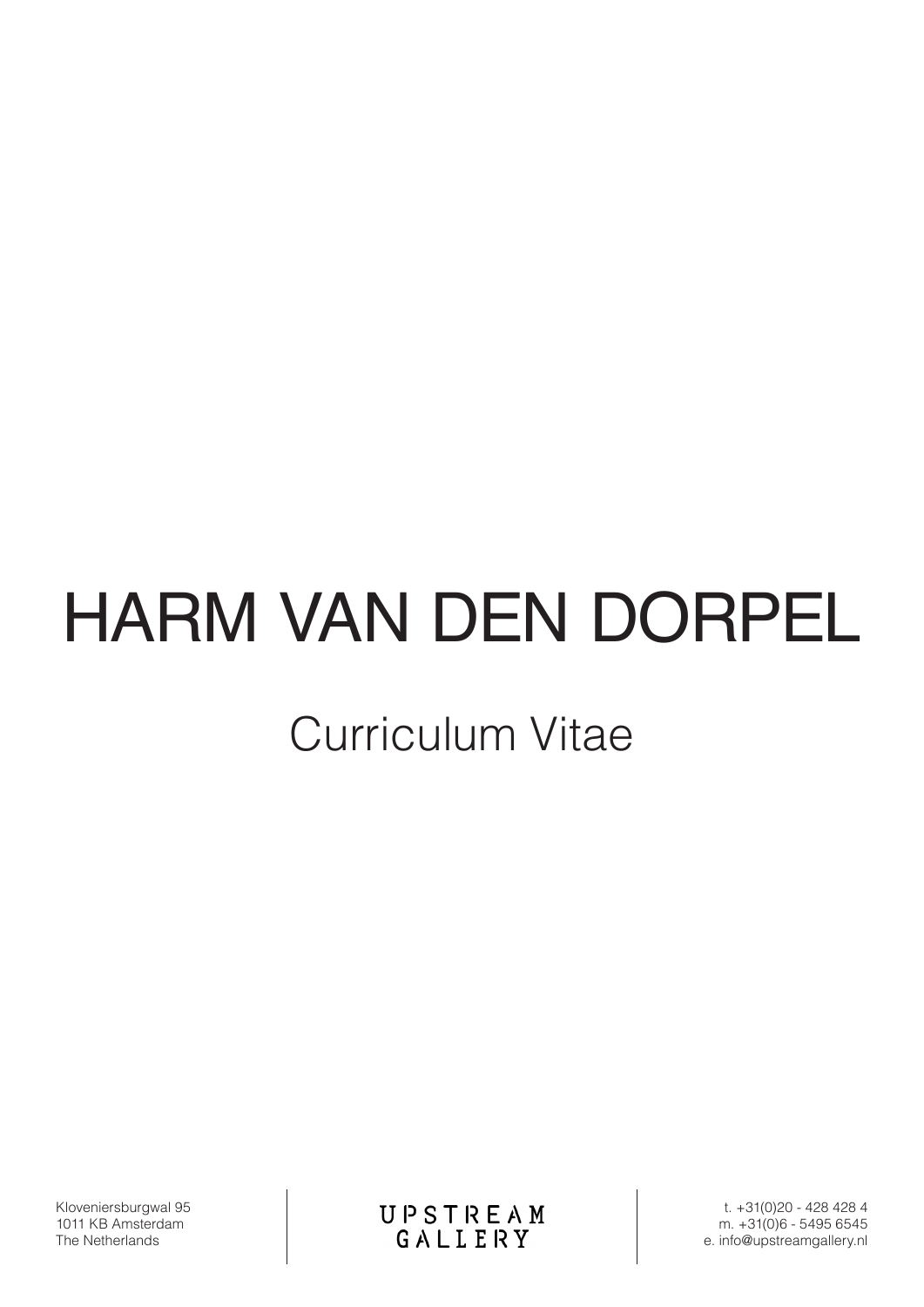| <b>Name:</b>      | Harm van den Dorpel   |                                                                  |
|-------------------|-----------------------|------------------------------------------------------------------|
| <b>Website</b>    | www.harm.work         |                                                                  |
| Date of Birth:    | 1981, The Netherlands |                                                                  |
| <b>Residence:</b> | Berlin, Germany       |                                                                  |
| <b>Education:</b> |                       | 2002-2006 Time Based Arts, Gerrit Rietveld Academie, Amsterdam   |
|                   |                       | 2000-2002 Artificial Intelligence, Vrije Universiteit, Amsterdam |

### **SOLO EXHIBITIONS (SELECTION)**

- 2021 Mutant Garden at Upstream Gallery Amsterdam, Amsterdam
- 2020 Stedelijk Museum Amsterdam collection presentation, Amsterdam Upstream Focus - Harm van den Dorpel, Upstream Gallery, Amsterdam

2019 Lexachast, ICA, London Art FWRD: On Technology, VondelCS, Amsterdam Automat Und Mensch, Kate Vass Gallery, Zurich Uninnocent Bystander, Lehmann + Silva, Porto Left gallery at Stroom, Den Haag Vertiginous Data, National Museum of Modern and Contemporary Art, Seoul Notes on Objects, Narrative Projects, London Art Rotterdam, with Upstream Gallery, Rotterdam

- 2018 American Medium Gallery, New York City Pattern and Presence, Upstream Gallery, Amsterdam
- 2017 Asking for a friend, Narrative Projects, London Lexachast (performance with Bill Kouligas and Amnesia Scanner), Transmediale, Haus der Kulturen der Welt, Berlin
- 2016 Death Imitates Language, Neumeister Bar-Am, Berlin
- 2015 **IOU, Narrative Projects, London**  Loomer, Young Projects, Los Angeles Ambiguity points to the mystery of all revealing, Neumeister Bar-Am, Berlin Just-in-Time, American Medium, New York City
- 2014 Online solo exhibition at The Composing Rooms, Berlin
- 2013 Release Early, Release Often (...), Abrons Arts Center, New York City
- 2012 About, Wilkinson Gallery, London Watch the Throne, Grouphab.it, Berlin The Mews Project Space, London
- 2011 You're so beautiful, and so on…, with Bas van den Hurk, Rod Barton, London

# **GROUP EXHIBITIONS (SELECTION)**

2022 Pop Up Exhibition Nodous, Panke Gallery /rosa, Berlin, DE Art and the Blockchain, a rose is a rose, Amsterdam, NL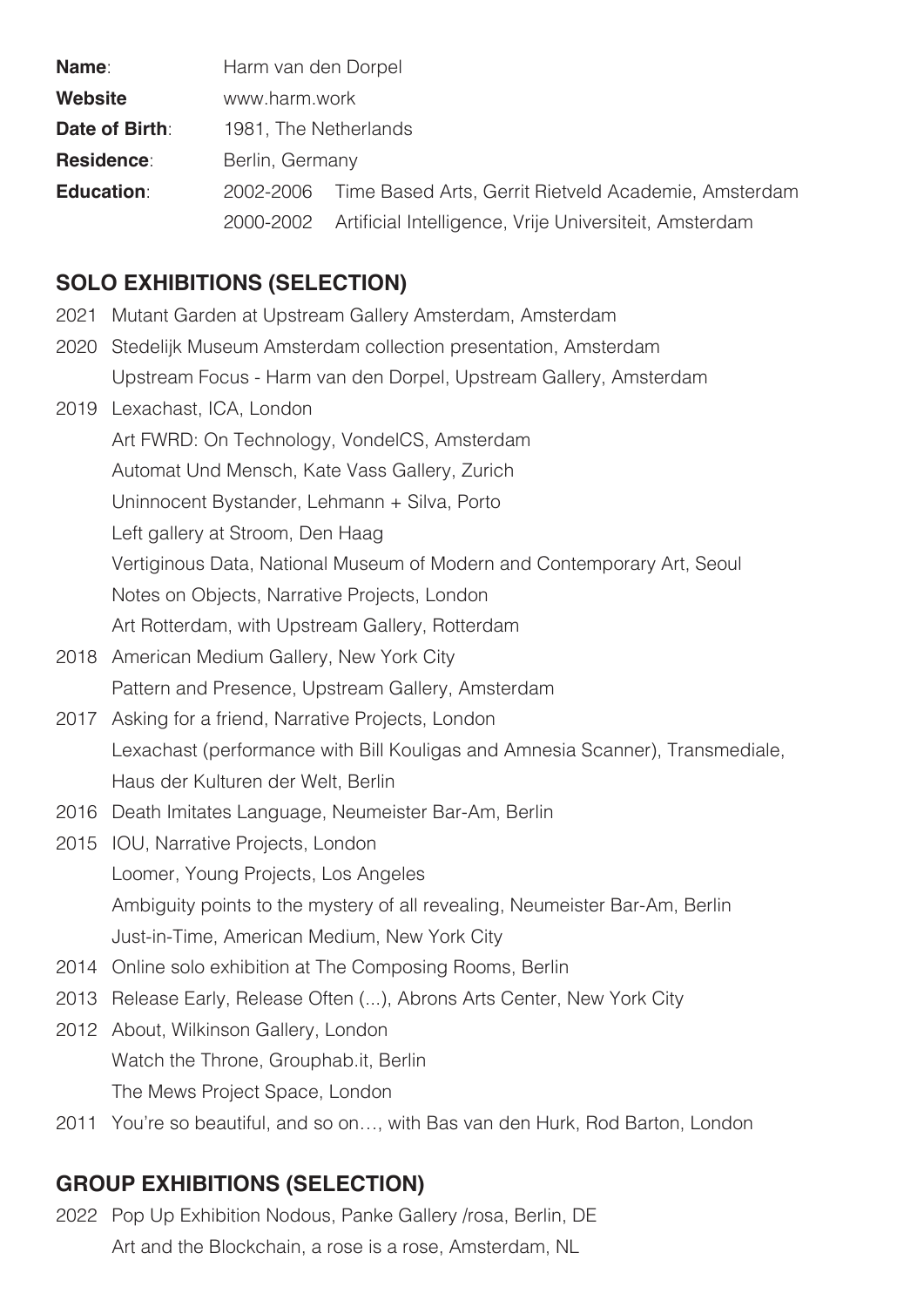- 2018 E-state Realisms, ArtCenter/South Florida, Miami, USA I was raised on the internet, Museum of Contemporary Art, Chicago, USA Live and Let Live, Upstream Gallery, Amsterdam
- 2017 Post Fail, Fotomuseum Winterthur, Switserland Open Codes, ZKM Karlsruhe, Germany Immortalism, Kunstverein Freiburg, Germany Wild Flowers (wildness is contextual!), Narrative Projects, London New Dawn, Neumeister Bar-Am, Berlin Site Visit, Kunstverein Freiburg, Germany Shifting Optics IV, Upstream Gallery, Amsterdam
- 2016 ICA Associates: PAN Presents (...) (performance lecture), ICA, London Wer nicht denken will, fliegt raus, Museum Kurhaus, Kleve, Germany Drawing After Digital, XPO Studio, Paris
- 2015 Hecker Leckey Sound Voice Chimera, MoMa PS1, NYC The vertebral Silence, Lucia Diego Gallery, London Politics are Personal, Exo Exo, Paris Little Strokes Fell Great Oaks, Lord Ludd, Philadelphia 24/7: the human condition, Vienna Biennale 2015, MAK, Vienna Inflected Objects, Swiss Institute, Milan Shifting Optics, Upstream Gallery, Amsterdam
- 2014 Liminal Sunday, group exhibition at Satellite Space, Los Angeles Collecting Mode, group exhibition at Neumeister Bar-Am, Berlin The Moving Museum, Istanbul Unoriginal Genius, group exhibition at Carrol / Fletcher, London Private Settings (commissioned sculpture), Museum of Modern Art, Warsaw Residency and exhibition, The Moving Museum, Istanbul In Its Image, American Medium, New York City Art Post-Internet, Ullens Center for Contemporary Art, Beijing Surplus Living, KM Temporaer, Berlin The New Beauty of Our Modern Life, Higher Pictures, New York City They Live, online exhibition, Shanaynay, Paris Driving Fast Nowhere, Polansky Gallery, Prague 2013 Image Employment, MoMa PS1, NYC Where Narrative Stops, Wilkinson Gallery, London Dissociations @ First Look Series, online commission, The New Museum, New York City Analogital, Utah Museum of Contemporary Art, Salt Lake City Plants vs Zombies, Boetzelaer|Nispen, Amsterdam
- 2012 Against Interpretation, Onomatopee Projects, Eindhoven Bcc 9: Das Ei ohne Schale, OSLO10, Basel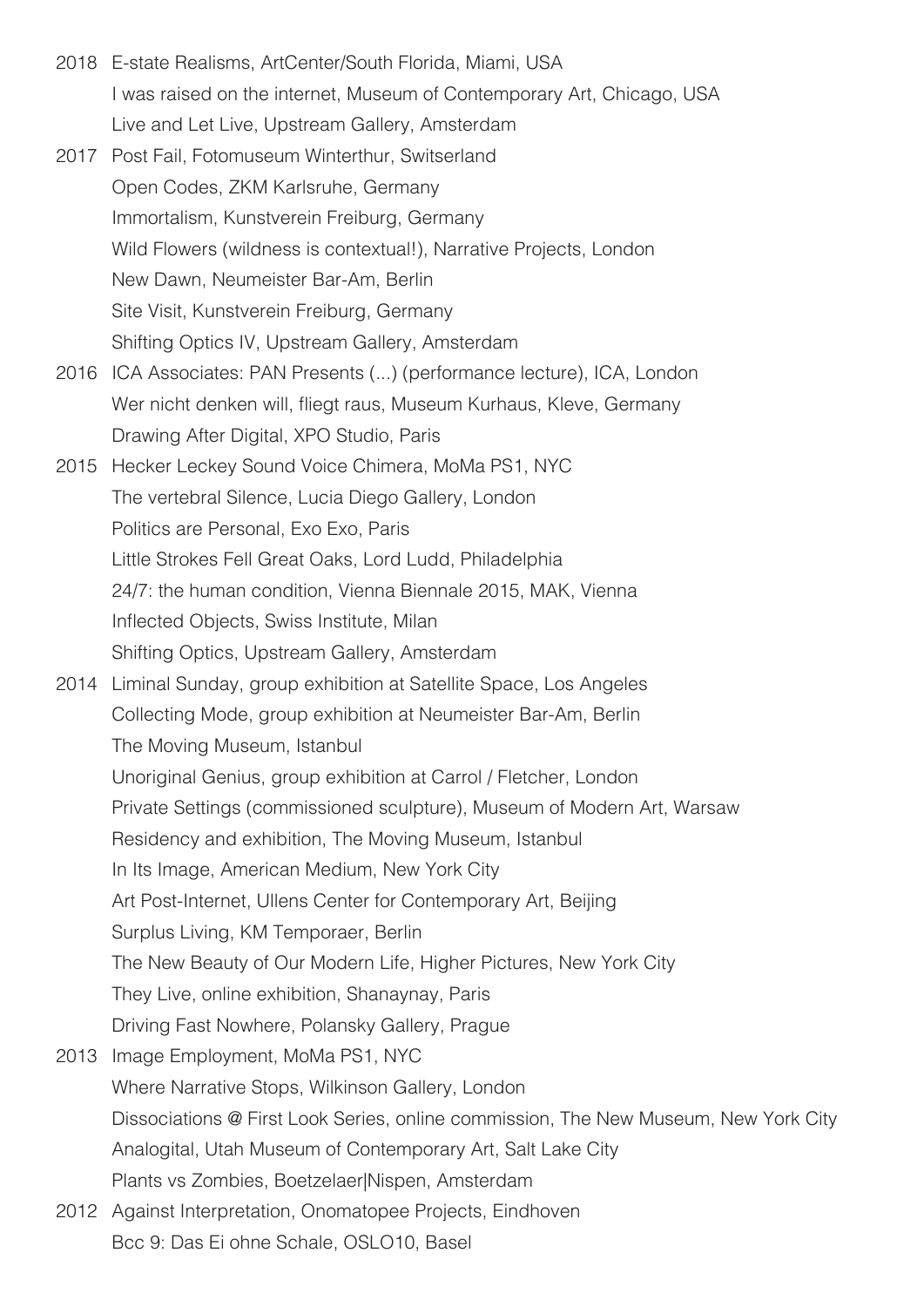Motion, Seventeen Gallery, London Say goodbye to Hollywood, Import Projects, Berlin Deep Space (insides), Joe Sheftel, New York City

- 2011 The Greater Cloud, Dutch Institute for Media Art, Amsterdam Where Language Stops, Wilkinson Gallery, London Collect the WWWorld, Link Art Center, Brescia Boo!, Arti et Amicitiae, Amsterdam
- 2010 Multiplex, Peer to Space, Munich Index of Potential, Athens Enchanted, School of Development, Berlin Sousveillance, Young Artists' Biennial, Bucharest Maps & Legends, Museum of Contemporary Art, Rome Free, The New Museum of Contemporary Art, New York City
- 2009 Versions, Dutch Institute For Media Arts, Amsterdam Contemporary Semantics Beta, Arti et Amicitae, Amsterdam LMIRL, Capricious Gallery, New York City Are you sure you are you?, Spencer Brownstone Gallery, New York City The New Easy, Art News Projects, Berlin New Wave, Internet Pavillion, Biennale di Venezia, Venice Away from Keyboard, Sculpture Garden Atelierhof Kreuzberg, Berlin Argot, Plan B, Amsterdam Objects, Furniture, and Patterns, Art Since The Summer Of '69, New York City

#### **SCREENINGS**

- 2013 Dream Factory, Import Projects, Berlin
- 2012 Strategies, Oberhausen Kurzfilmtage DNK celebrates James Tenney & John Cage, Muziekgebouw, Amsterdam

# **PANELS**

- 2016 Concluding panel discussion, Impakt Festival, Utrecht
- 2015 Art Basel Salon, Artist Talk | BioLab Studios, Basel The Internetional Symposium, Showroom MAMA, Rotterdam Resistance and the Digital Sublime, Venice
- 2014 Structures and Textures: Database, Lunch-bytes panel discussions series, Foam, Amster dam
- 2013 Post-Net Aesthetics, The Institute of Contemporary Arts (ICA), London

#### **GRANTS AND PRIZES**

2016 Net Based Award, Haus der Elektronischen Künste, Basel